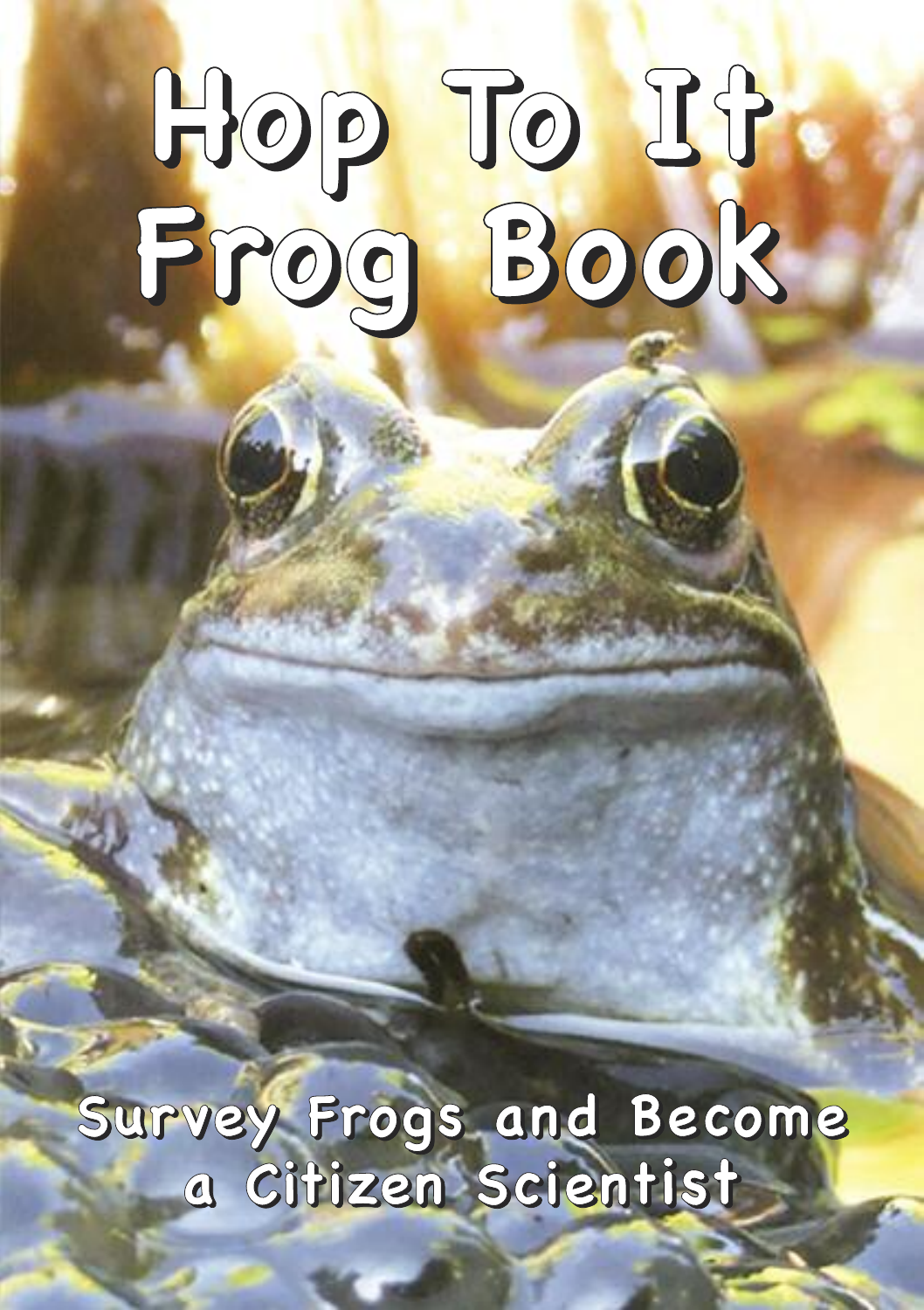## **Contents**

The Common Frog (*Rana temporaria*) is Ireland's only species of frog. Citizen science is the collection of data from the natural world by members of the public. Beginning in 1997, the Hop To It Frog Survey, co-ordinated by the Irish Peatland Conservation Council, is Ireland's longest running frog survey. This book explores the fascinating world of frogs and encourages you to record frogs in your locality and become a citizen scientist.



- **Amphibians in Ireland** What is an Amphibian? Four species **2**
- **The Common Frog** A closer look **3**
- **The Frog Life-Cycle** Frog's growth from spawn through tadpole to frog **5**
- **Frog Distribution in Ireland** What does the Hop To It Frog Survey tell us now? **7**
- **What Threatens Amphibians?** There are many man-made threats to Amphibians **8**
- **Frog-Friendly Gardens** Top tips to create a space for frogs in your garden **10**

#### **Amphibian Facts** Random and fun facts **11**

**Frog Watch & Survey** Join the Hop To It Irish Frog Survey **13**

**Image: E. Delaney**

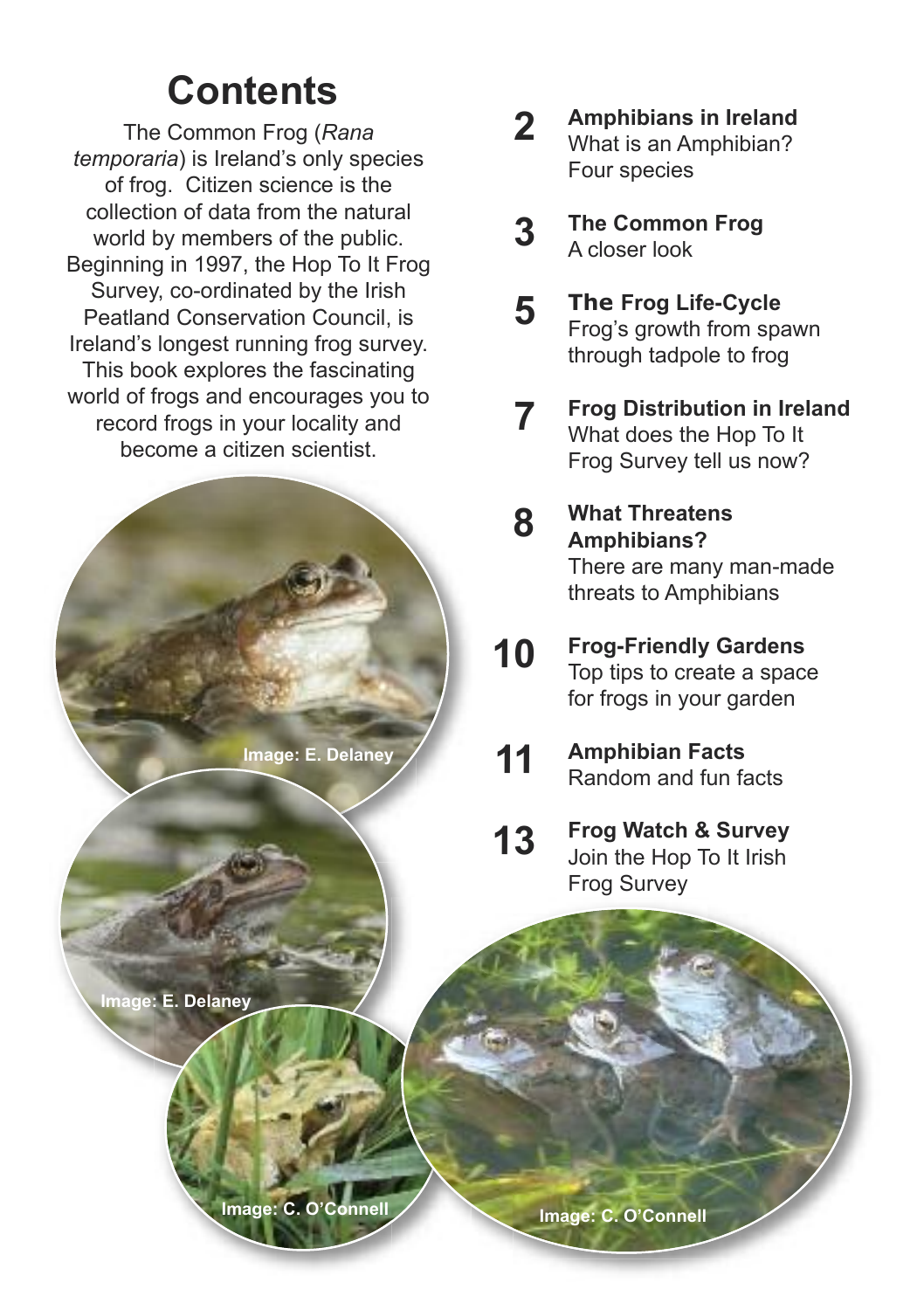## **Amphibians in Ireland**

**Common Frog Image: E. Delaney**

**Natterjack Toad Image: B. Dupont**

> **Smooth Newt Image: J. Early**

animals with a back bone to live on land. Most Amphibians spend the first part of their lives in water, swimming and breathing like fish. As adults, they can move between land and water. They are cold blooded animals, which means that their body temperature changes as the temperature of their surroundings changes. It is thought that Amphibians arose over 350 million years ago from a fish-like ancestor. They can, in general, move, feed and breathe equally well on land and in fresh water, but nearly all Amphibians return to water to breed. Amphibians are divided into three groups:

- \* Urodela (newts and salamanders)
- **\*** Apoda (worm-like caecilians)
- **\*** Anura (frogs and toads).

Amphibians were the first group of

Found worldwide the Anura group (meaning tail-less) are the largest Amphibian group with over 3,500 species.

Four different species of Amphibian have been recorded in Ireland:

**Common Toad Image: G. Chernilevsky**

#### **Native Irish Amphibians**

- **\*** Natterjack Toad (*Bufo calamita*)
- **\*** Smooth Newt (*Triturus vulgaris*)
- **\*** Common Frog (*Rana temporaria*)

#### **Non Native Amphibian**

**\*** Common Toad (*Bufo bufo*)

Common Frogs and Smooth Newts are found nationwide. Natterjack Toads are found in Counties Kerry and Wexford (introduced by the National Parks and Wildlife Service to Raven Point, Co. Wexford in the 1990's). In 2011 the Common Toad was first recorded in the Republic of Ireland in Long Lough, Rathmullan, Co. Donegal. This toad is believed to have been introduced and is the only Amphibian in Ireland that is non native. It is a crime to introduce non native Amphibians to Ireland under the Wildlife Act. If the Common Toad was to become established in Ireland there is concerns that it could result in displacement, reduction, or elimination of the native Natterjack Toad.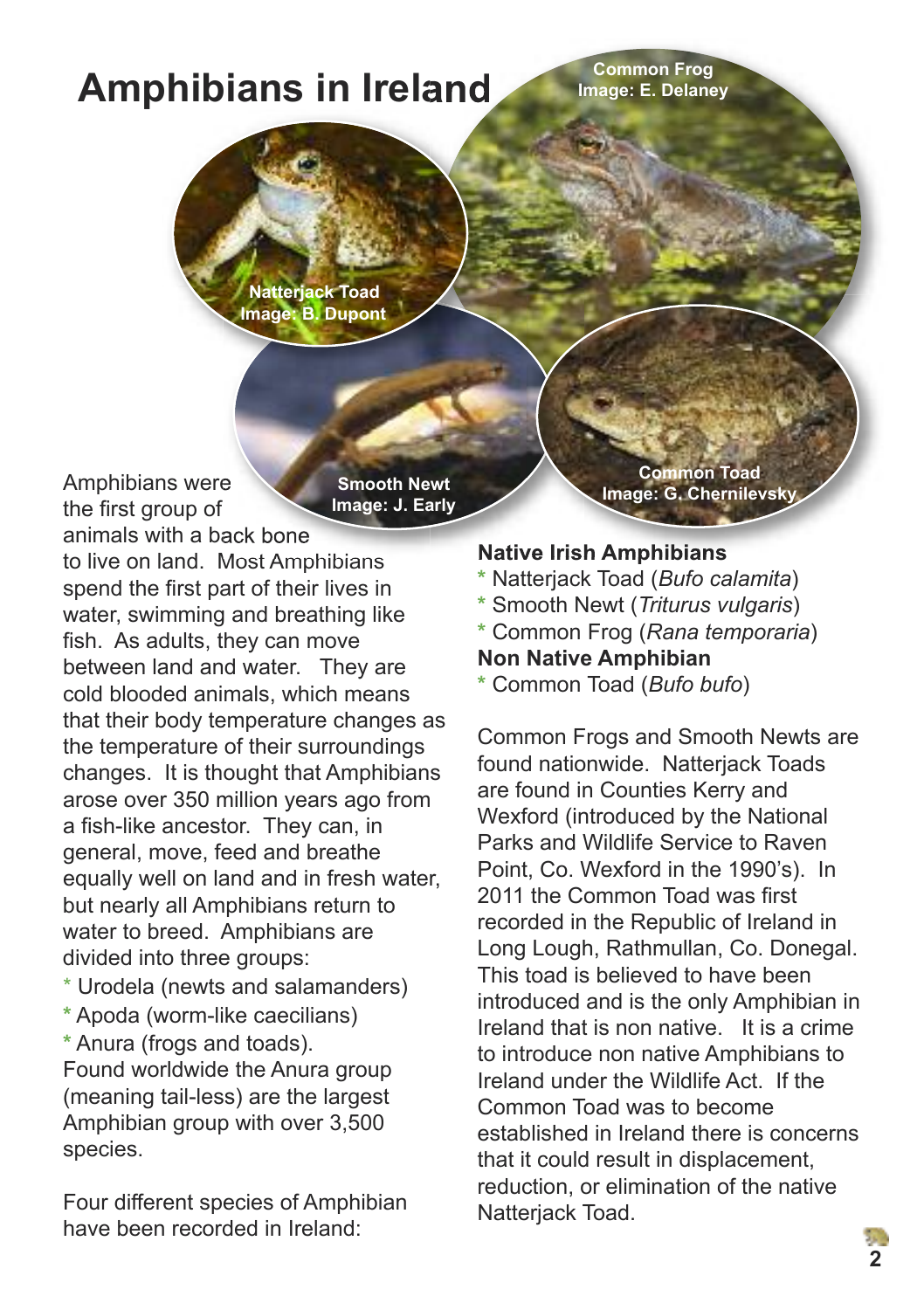## **The Common Frog**



The Common Frog has smooth, moist skin and powerful hind legs that make it possible for them to jump great distances. Frogs begin their lives as eggs, known as frog spawn. In Spring after the eggs hatch tadpoles emerge. Tadpoles live in water and breathe through gills. As they grow their bodies undergo many changes so that by the time (early Summer) they have become adult frogs, they are able to live on land and breathe air through lungs. The great change that takes place during the development of a frog is known as metamorphosis.

#### **Common Frog Food**

Tadpoles begin their lives as vegetarians but as they grow their feeding habits change and frogs are carnivores. Frog tadpoles eat algae, helping regulate blooms in ponds. Frogs feed mainly at night around the edges of ponds, using their long, sticky tongues to capture flying insects and beetles, or to ensnare slugs and snails - their staple food.

**Habitat of the Common Frog** Frogs like natural damp habitats in woodlands, bogs, fens and gardens. They need freshwater to breed and prefer ponds which have good plant cover and shallow water at the edge so that they can easily climb out unseen. But they also use streams, bog pools, drains and ditches as breeding sites. The terrestrial habitat of frogs is important. The land around the breeding site needs to be rough with long grass and some woodland scrub to give cover for foraging. Frogs also require habitats for hibernation. Large stones, old logs, piles of autumn leaves and compost heaps are perfect.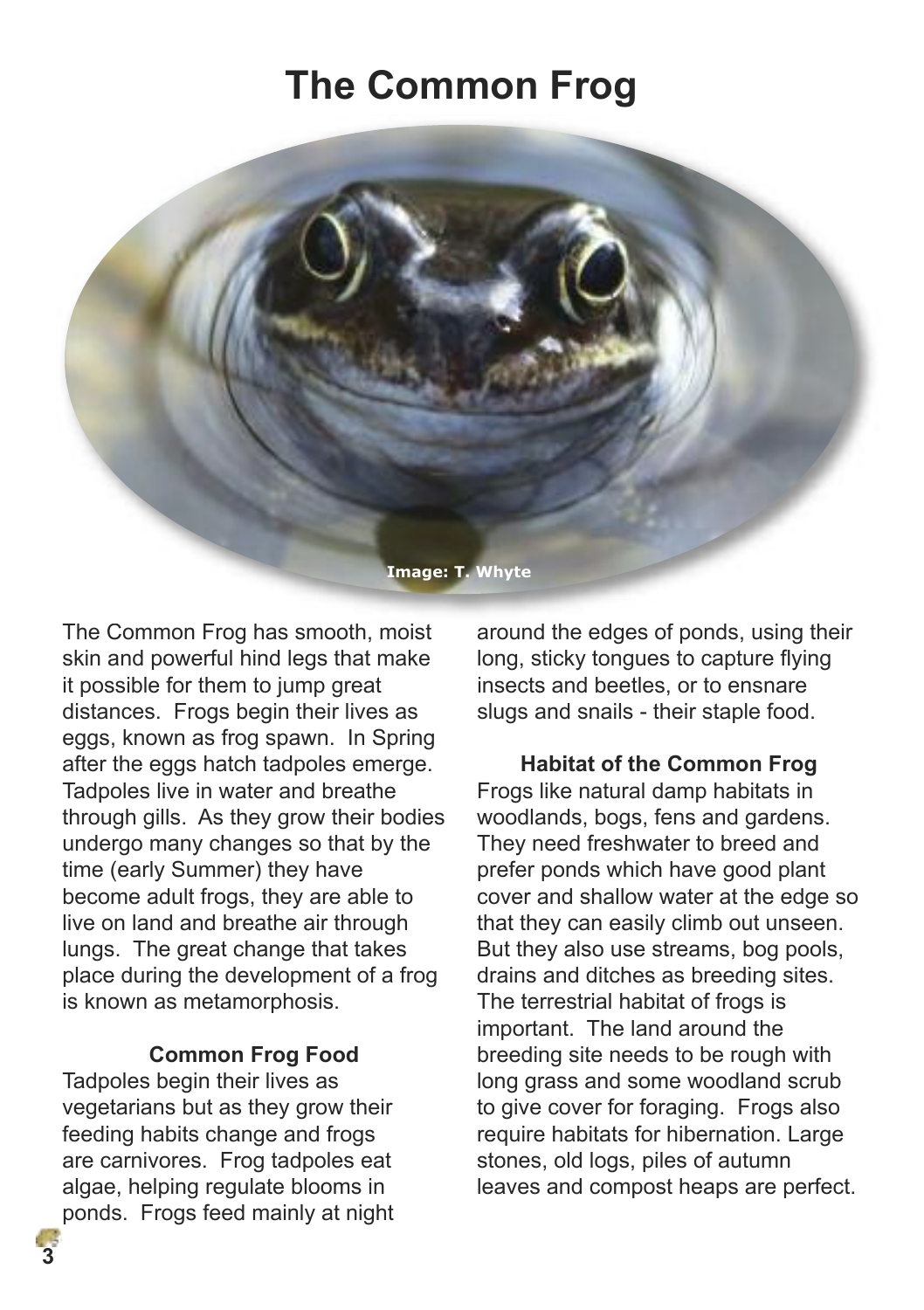#### **Sight**

Large eyes bulge out of the top of the head so the frog can keep a sharp lookout for food and danger. The eyes are very sensitive to movement. When frogs leap they draw their eyes back into their sockets to protect them from damage. Each eye has special glands which produce moisture to stop it getting too dry in the air.

#### **Hearing**

Frogs have good hearing. Just behind the eye is a large eardrum which leads to the rest of the ear inside the head.

#### **Permanent markings**

Dark bars behind and in front of the eyes are the only regular markings.

#### **Breathing**

Nostrils for breathing air when the frog is on land.

#### **Sticky tongue**

The frog's long sticky tongue is attached to the front part of the mouth, so that it can flick out to catch flies.

### **Vocal sac**

Each time the frog croaks, this loose skin on its throat expands. Frogs make lots of different sounds, especially in the breeding season*.*

**Strong muscles** The frog's hind legs are used for swimming in the water and leaping on land.

These are like flippers and help the frog to swim away from danger very fast.

#### **Coat of many colours**

The colourful patterns on the frog's skin help to disguise it from enemies such as rats, herons and hedgehogs. A frog can also make it's skin become darker to match it's surroundings. This colour change takes about two hours to effect.

**Webbed feet**

**Image: N. Madigan Frog camouflage in action**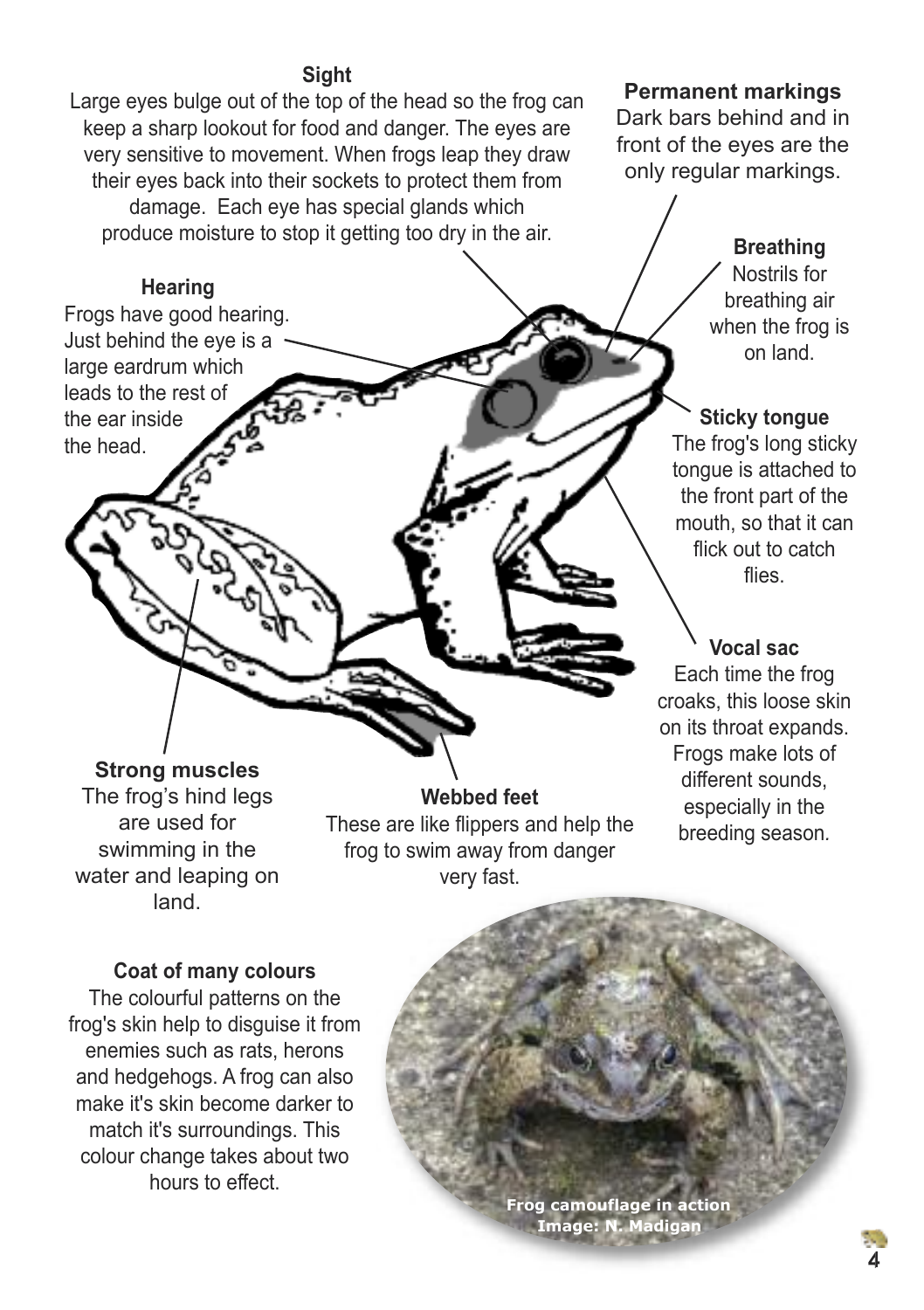## **Frog Life-Cycle**

When adult frogs emerge from hibernation they migrate and congregate in large numbers at various breeding sites. They may travel up to 1km to find the same pond year after year. The males always arrive first and strike up a chorus of loud croaking to attract females. Frogs do not have any elegant courtship rituals; the eager male simply grabs the nearest female as she arrives at the spawning site. Jumping onto the female's back, the male wraps his

forelimbs around her body and grips using nuptial pads, on the fore limbs - a position called amplexus. Spawning can take place any time during amplexus and lasts only a few seconds. As the female lays up to 4,000 black eggs the male releases sperm. The eggs are fertilised immediately before their gelatinous capsules absorb water, swell and rise to the surface.



**Growing up - from egg to adult, the life cycle of the Common frog (***Rana temporaria***) takes over a year to complete.**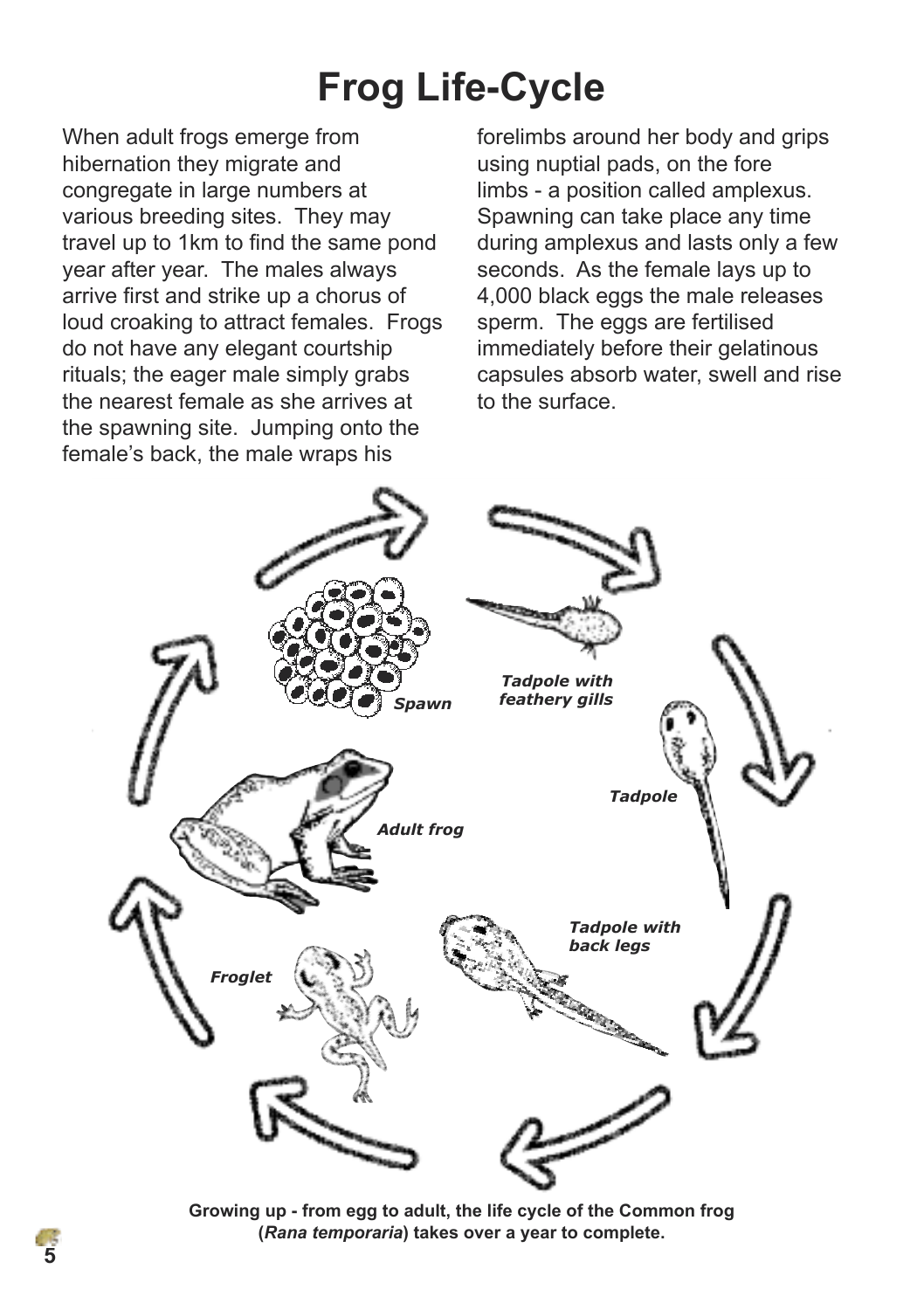**Male frogs gather in a pond in spring and begin croaking to attract females. Image: E. Delaney**

> **A clump of frog spawn. Image: L. Tisjima**

#### **Eggs & Jelly Babies**

Known as frog spawn, frog eggs are 2-3mm in diameter and are surrounded by jelly. When the eggs are deposited in the water the jelly swells to a diameter of 8-10mm insulating the egg from the water. The egg develops into a tadpole in 10-21 days (the higher the temperature of the water, the shorter the development time).

#### **Tadpole Terrors**

The tadpole digests the spawn jelly using a special secretion and hatches. Specific adhesive organs fasten the newly hatched tadpole to other spawn or plants in the pool. At this early stage tadpoles have no mouth, and until it's mouth organs form it feeds on an internal yolk sac attached to its stomach. At approximately 2 days old the external gills, mouth and eyes are formed. At this stage the tadpole moves like a fish and begins to eat algae. At 12 days spiracles and internal gills are formed. At 5 weeks the hind legs are showing and the

lungs are forming. It then has to swim to the surface of the water to gulp air. The tadpole has fleshy lips with rows of teeth for rasping away at water plants and by seven weeks it also eats insects and even other tadpoles.

**Adult frog with spawn. Image: A. Murphy**

#### **Froglet**

At 10 weeks the forelegs are growing. The hind legs are fully grown and the tail is reducing. At 14 weeks the tail is nearly fully absorbed. At this stage the froglets are usually starting to spend time on rocks or in nearby damp grass. Many are eaten by predators before they are fully grown. In winter frogs hibernate in frost-free refuges, under tree stumps, in compost heaps, in stacks of turf, in leaf piles or in rock piles where they enter torpor until the following spring.

Young frogs usually double in size by the following autumn and they reach sexual maturity in their third year. They can live for 7-8 years.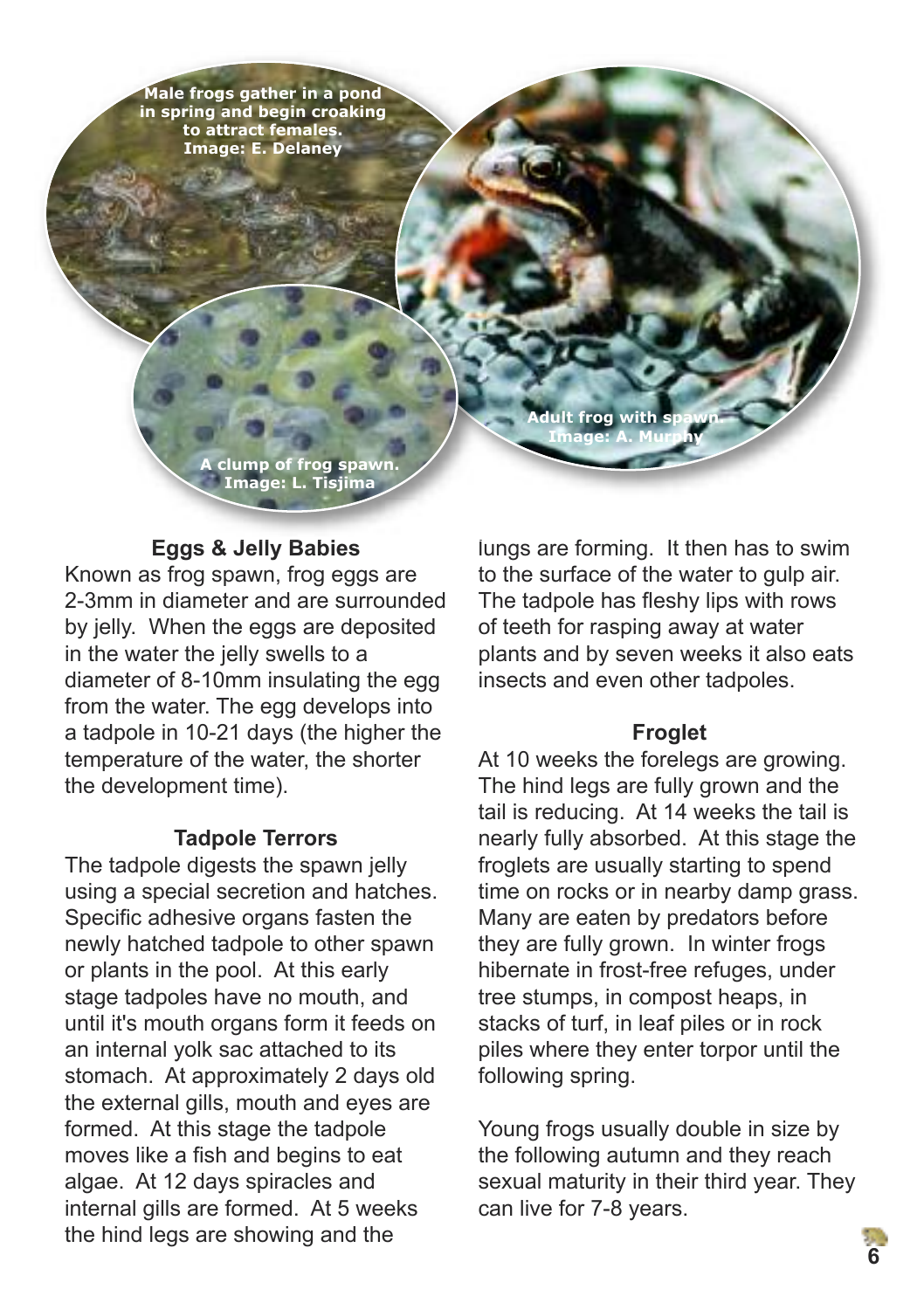## **Frog Distribution in Ireland**

This map shows the distribution of the Common Frog in Ireland. Frogs are found in every county in Ireland. The frog records used to compile this map cover the years from 1997 to 2018. Citizen scientists and other professional scientists contributed the information to the Irish Peatland Conservation Council frog database over these years. In total the IPCC hold 5250 frog records in the Hop To It Frog Survey database.

**7**

The Common Frog is a protected species in Ireland and is listed in Annex V of the European Union Natural Habitats Directive.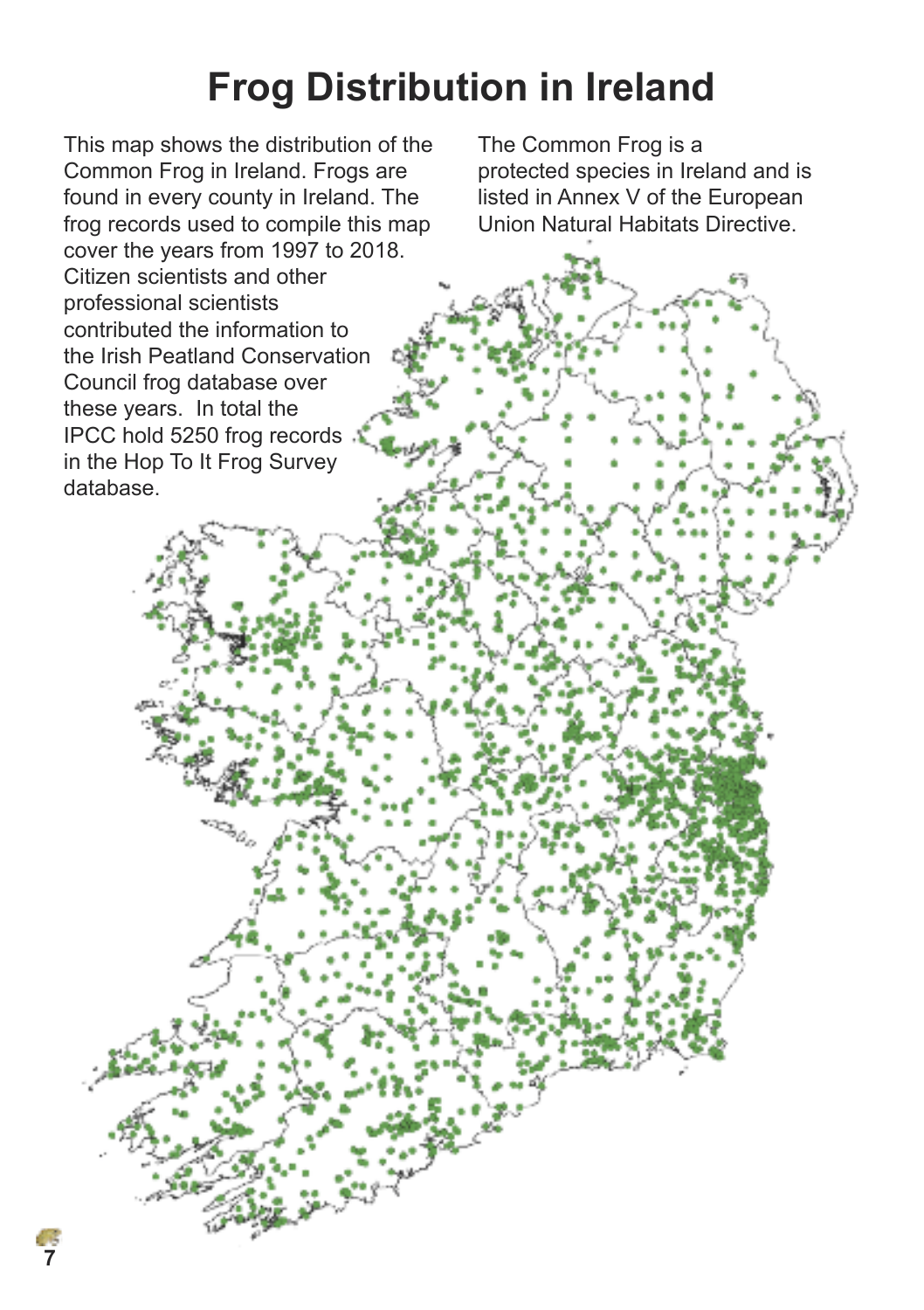## **What Threatens Amphibians?**

Amphibians are indicator species. This means that they are very sensitive to changes in the environment around them such as pollution and global warming. They make good indicator species because they live in two environments - land and water, and have thin skin that they can breathe through. Their skin can absorb toxic chemicals and diseases. If Amphibians disappear from an ecosystem it may be a sign that it has become polluted. Likewise, if their are lots of Amphibians in an area it means the ecosystem is healthy.

- Amphibians are an important source of food for predators including birds, fish, fox and otter. They are not threatened by natural predators provided their populations remain in balance.
- Over 50% of Ireland's Amphibian wetland habitats have been lost to drainage, industrial peat extraction, pollution and natural degradation in the past 100 years.
- A danger to Amphibians is from accidental/deliberate burning of their habitats such as bogland.
- **Exposure to chemical fertilisers,** pesticides, herbicides and heavy metals can poison Amphibian populations.
- **Herpetologists blame** increasing UV radiation levels and the resulting

damage to the ozone layer for world wide Amphibian declines since 1989. UV radiation damages DNA causing cell mutations and death.

- **T** During a few warm, damp nights in spring, thousands of Amphibians follow traditional migration routes on their way back to spawning ponds. Unfortunately, hundreds can be squashed and killed by traffic on intervening roads as they make for the pond in which they were born.
- The fungus *Batrachochytrium dendrobatidis* parasitises Amphibians and has caused frog and toad population declines throughout the world since the 1980's. Several mass deaths of frogs have been blamed on a disease known as "red leg". A British study has uncovered a new virus - *Ranavirus* which is responsible for killing frogs.
- $\blacksquare$  It takes 14 weeks for a tadpole to develop and emerge onto land. Summer drought and extreme weather events caused by climate change reduces breeding success.
- $\blacksquare$  Keeping exotic frogs as pets are a danger to native species if they escape or are introduced to the wild. Report sightings to www.biodiversityireland.ie.

**Frogs are dying from the effects of pollution, climate change and habitat loss.**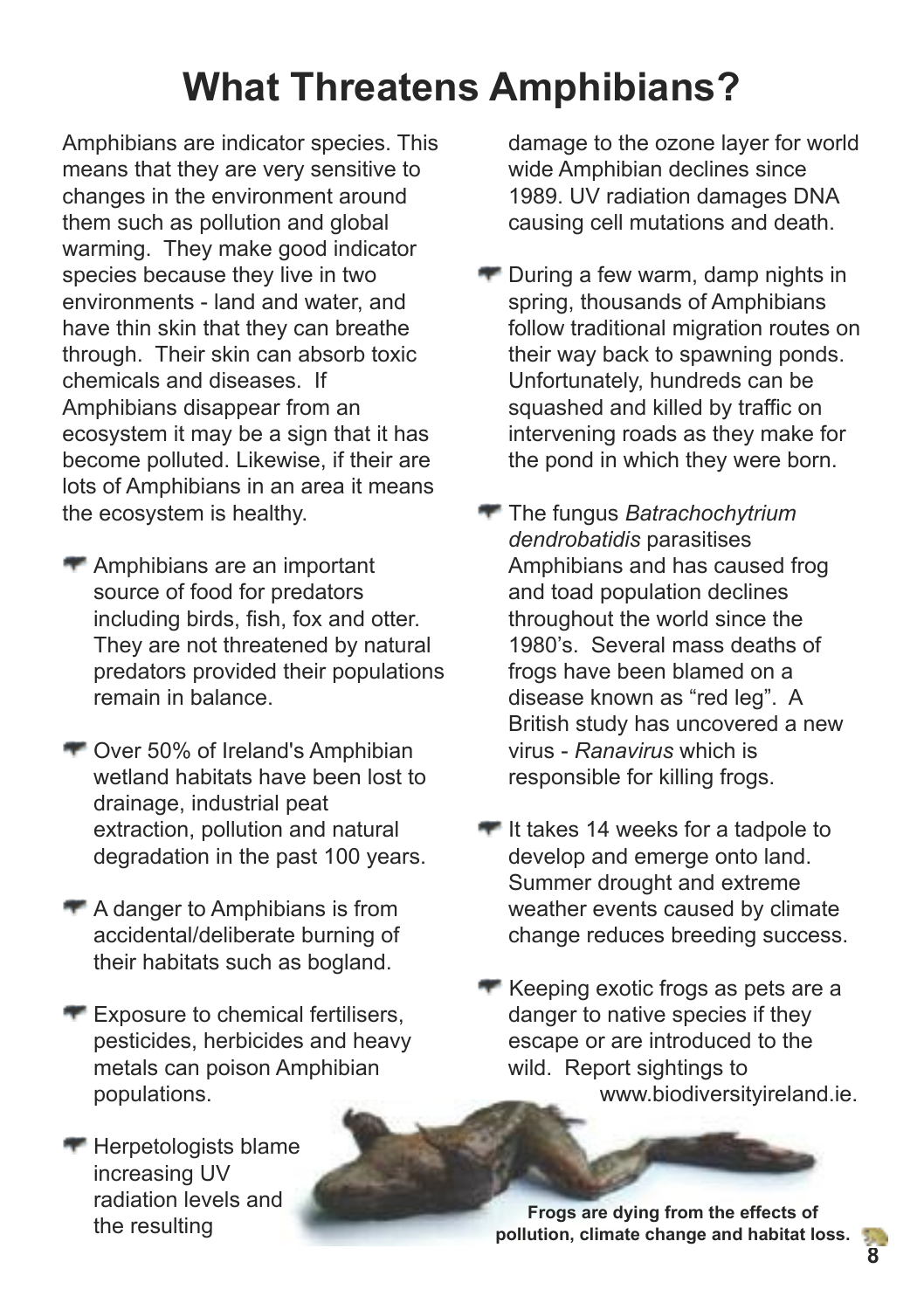## **Frog Friendly Gardens**

**Ragged Robin Image: C. O'Connell**

**Flag Iris Image: A. Butler**

**Frog-friendly Pond. Image: C. O'Connell**

The best way to make your garden frog friendly is to provide a garden pond. Immature and female frogs hibernate under logs, piles of stones and amongst leaves under hedges, so don't be too tidy in the garden and the frogs will thank you for it. Here are some tips to help you keep your garden pond frog friendly.

**Bog Bean Image: C. O'Connell**

- **1** The pond should have an irregular perimeter and the sides should be very shallow so frogs can get in and out easily.
- **2** There needs to be plenty of algae for tadpoles to eat. Don't include fish because they eat tadpoles.
- **3** There must be plants near the edge of the pond for spawn to be laid in and for tadpoles to hide and feed in.
- **4** One part of the pond should be at least 60cm deep so that hibernating frogs won't freeze to death.
- **5** The pond should be dug in October/November in a sunny, open place away from trees, because tadpoles need warm water to develop into frogs. Don't have the pond too near your house as the constant movement of people will disturb frogs and wildlife.
- **6** If there are young children around, incorporate protective grilling just under the water surface of the pond.
- **7** Let the grass grow long around the edge of the pond because froglets need long grass to hide in when they first emerge from the pond.
- **8** Plant the pond from mid Spring to Summer with insect-loving plants to attract insects for feeding frogs and other animals.

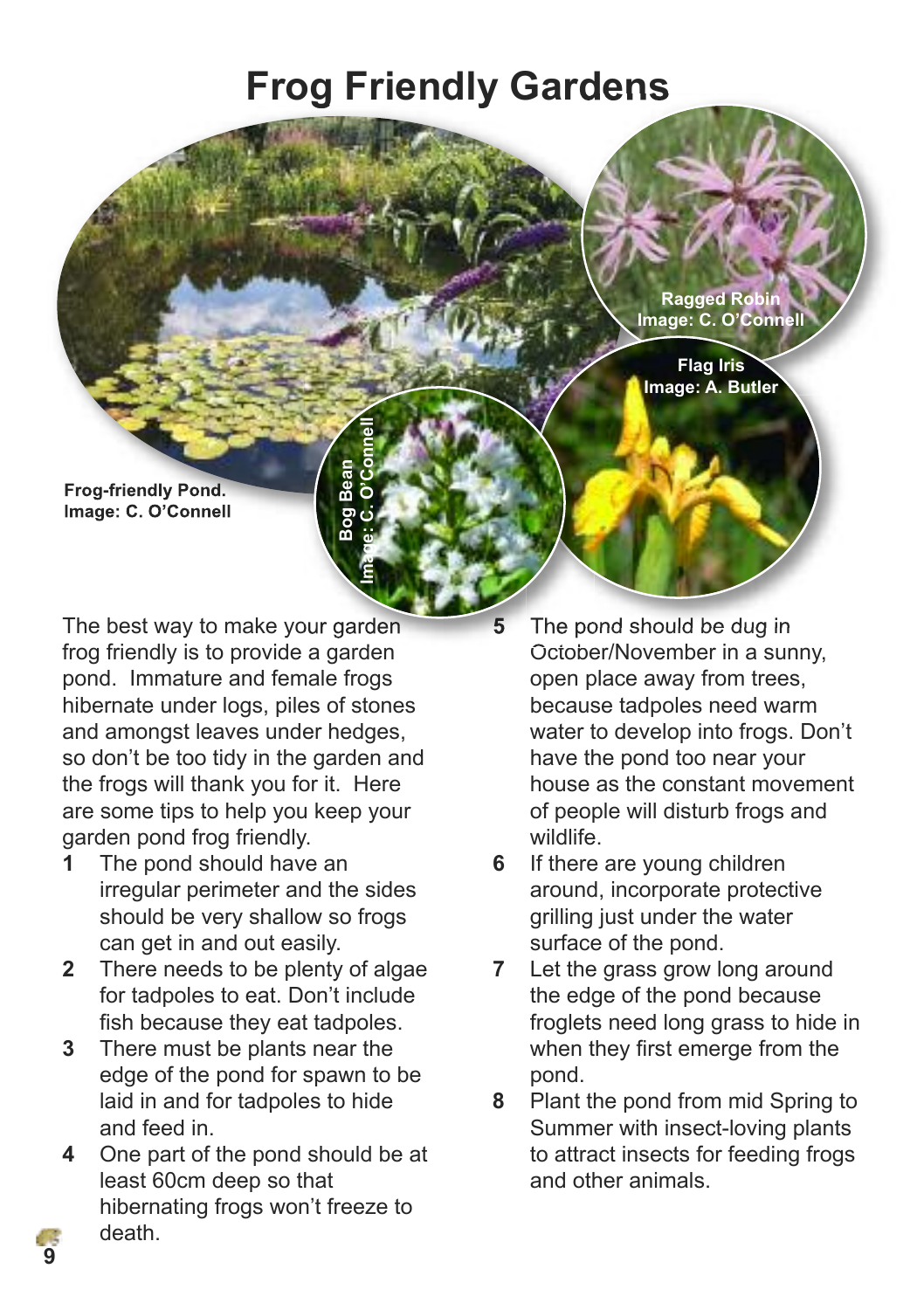- **9** Introduce wildlife two weeks after planting e.g. water snails, pond skaters, dragonflies, flatworms.
- **10** Collect a bucket of water and associated wildlife from an established pond, canal or stream to start you off.
- **11** If the pond freezes for a long time in winter, frogs may suffocate. This can be rectified by using a pan of water to melt the ice - smashing the ice can cause shock waves and harm the pond's inhabitants.
- **12** Top up the pond regularly with small volumes of rain water from a water butt in dry weather.
- **13** Provide hibernating sites for frogs and other pond animals in the garden surrounding the pond such as a log pile, compost heap,pile of stones or autumn leaves.
- **14** Avoid using chemicals and non-organic fertilisers in and around your garden as they may harm frogs who drink and breathe through their skin.

**Water Mint Image: C. O'Connell**

**Lady's S**

**mock Image: N. Madigan**

#### **Frog Friendly Plants**

**Submerged:** grow under water e.g. water starwort, hornwort, willow moss **Floating:** drift on pond surface e.g. frogbit, duckweed, water soldier **Deep Water:** roots on pond floor with leaves floating on pond surface e.g. water violet, yellow pond lily, white water lily, pond weed.

**Marginal:** grow in the shallows e.g. marsh marigold, yellow flag iris, bog bean, water mint, water plantain. **Marsh:** grow in waterlogged ground e.g. bugle, ragged robin, lady's smock, meadow sweet, valeriana, purple loosestrife.

> **Yellow Water Lily Image: C. O'Co**

> > **Marsh Marigold Image: C.O'Connell**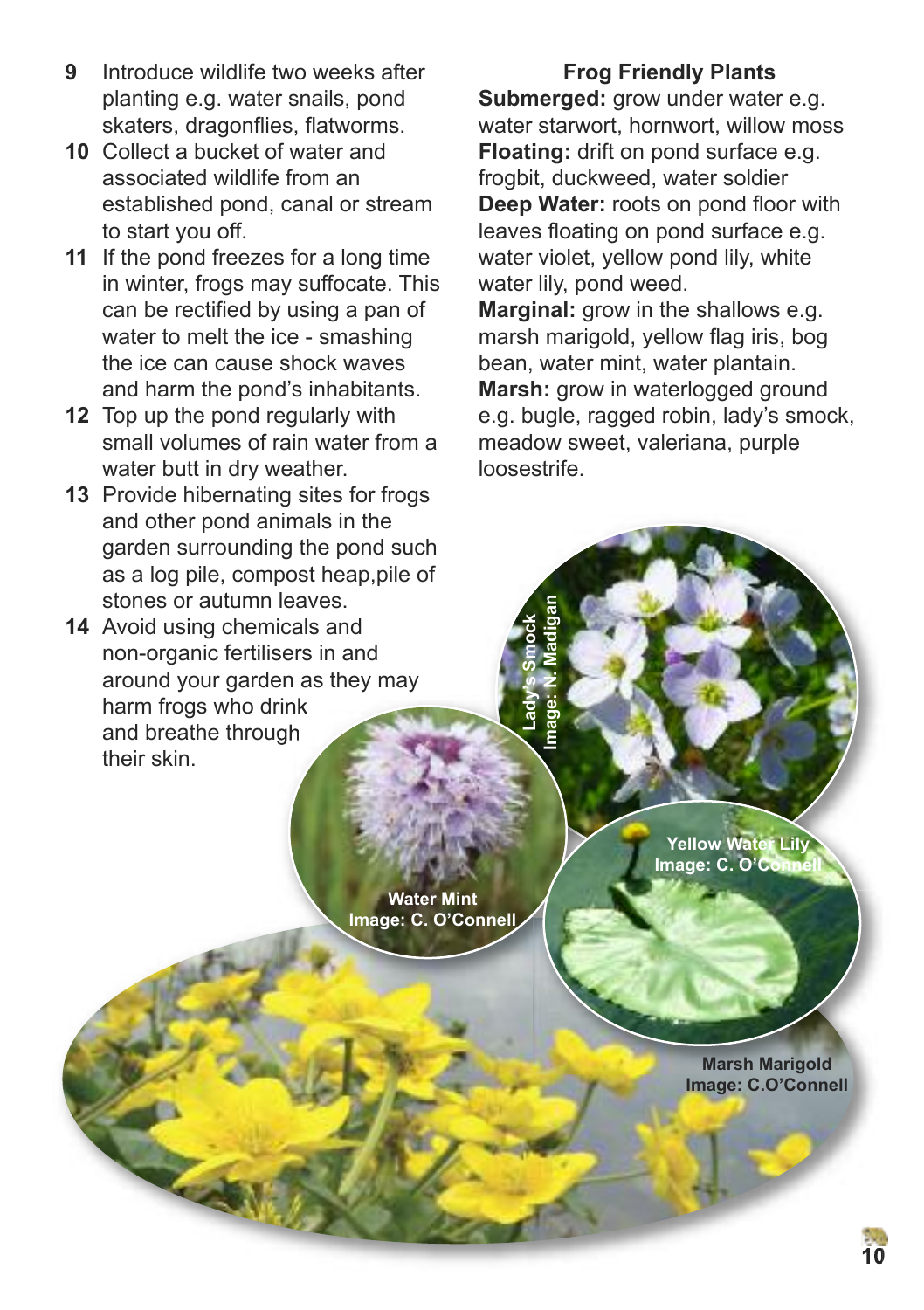## **Amphibian Facts**

- People who study Amphibians are called Herpetologists. Herpetology is the study of Amphibians and Reptiles.
- Amphibians must shed their skin as they enlarge in size. The old skin is discarded like a piece of clothing that has become too tight. Usually the shed skin is eaten.
- Amphibians eyes come in all shapes and sizes. Some even have square or heart shaped pupils. But Amphibians only see in black or white.



**Frog bones form a growth ring every year when the frog is hibernating. Scientists can count these rings to discover the age of the frog.**

- Frogs absorb water through their skin so they don't need to drink.
- Frogs lay up to 4,000 eggs at one time. The jelly around the eggs helps to keep them warm. The temperature inside a clump of eggs is often much higher than the temperature of the pond water around them.
- The eyes and nose of a frog are on top of its head so it can breathe and see when most of its body is under the water.
- Under the water, a frog's eyes are protected by an extra transparent eye lid called a nictitating membrane.
- Frogs cannot live in the sea or any salt water.
- Frogs are found in every continent of the world except Antarctica. Tropical regions have the greatest variety of species.
- There are 4,000 types of Amphibian in the world, but Europe only has 45 species.
- Frogs can live equally well in water or on land.
- Some frogs can survive in conditions well below freezing. The Grey Tree Frog can survive even though its heart stops. It does this by making its own antifreeze which stops its body from freezing completely.
- **IPCC's species adoption scheme lets**

you symbolically adopt a frog. This helps IPCC protect peatland habitat for frogs and carry out the Hop To It Frog Survey each year.



Frog adoption costs €20. You receive a thank you card, an adoption certificate with your name plus some frog postcards to send to family and friends. Visit www.ipcc.ie, call 045-860133 or email bogs@ipcc.ie.

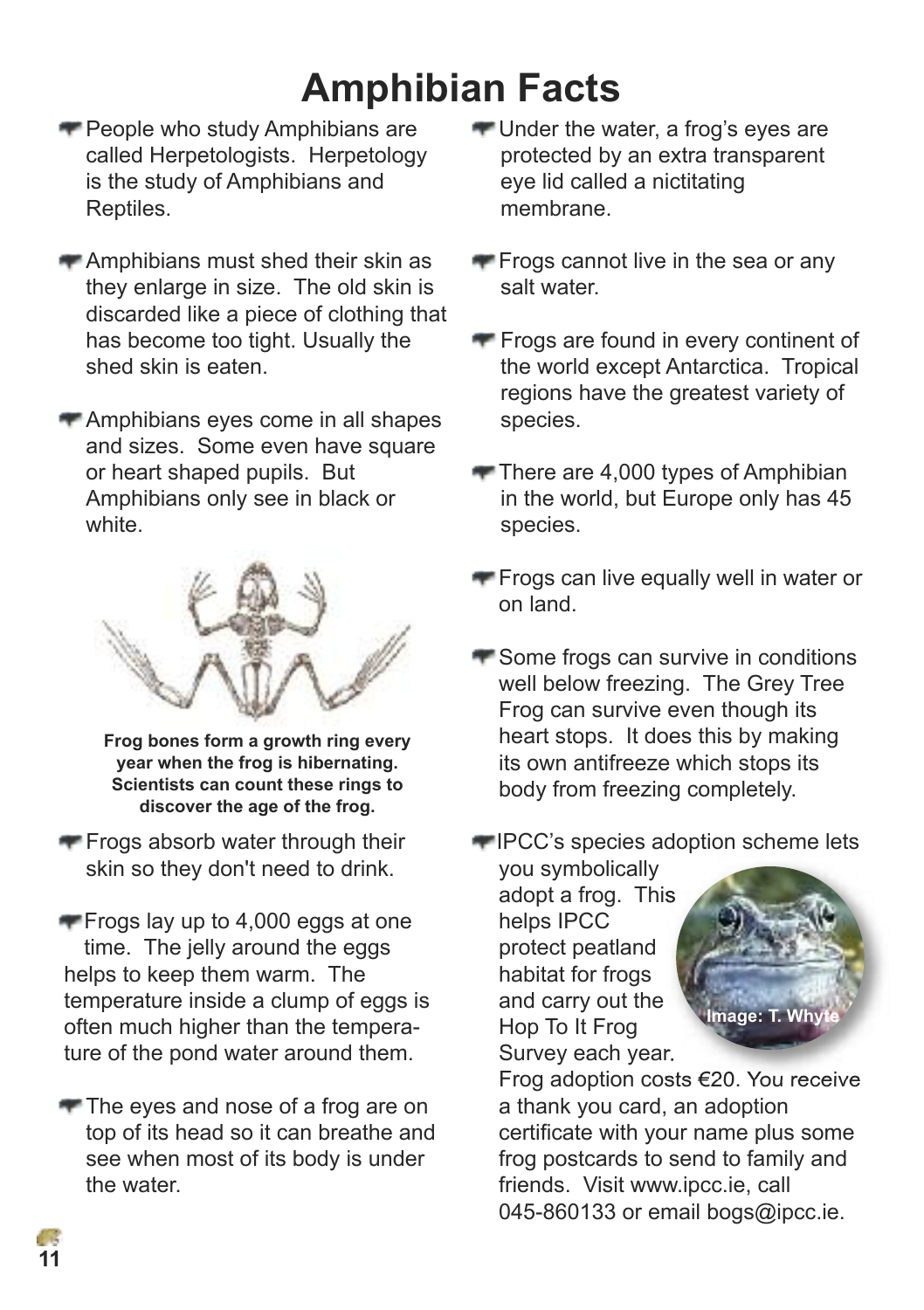## **Spot The Difference**

**Smooth Newt Image: N. Madigan**

**Natterjack Toad Image: M. Mahony**

**Common Frog Image: N. Madigan**

**Common Toad Image: Niall M.** Here are some helpful tips to help you identify between Amphibians found in Ireland:

- **\*** Common Frog (Loscán)
- **\*** Smooth Newt (Earc Sléibhe)
- **\*** Natterjack Toad (Cnádan)
- **\*** Common Toad (Buaf coitianta)

#### **Movement**

The Common Toad and Smooth Newt move by crawling. Common Frogs can jump and crawl while Natterjack Toads run and crawl.

#### **Body Size**

Common Frog and Natterjack Toad bodies are 60-80mm long, A Smooth Newt's body length can be up to 100mm long while the body of a Common Toad is 110-170mm.

#### **Courtship Rituals**

Male Common Frogs croak to attract females from late January. Male Smooth Newts perform a courtship dance underwater to impress females from March. Similar to Common Frogs male Natterjack Toads croak loudly from March onwards. While between March and June Common Toads fight to secure dominance and breeding opportunities with females.

#### **Tail or Not**

The Smooth Newt is the only Amphibian in Ireland with a tail.

#### **Skin**

The Common Frog has smooth, moist shiny skin, whereas both the Common and Natterjack Toads have warty skin. Smooth Newts have smooth skin in water and rough skin on land.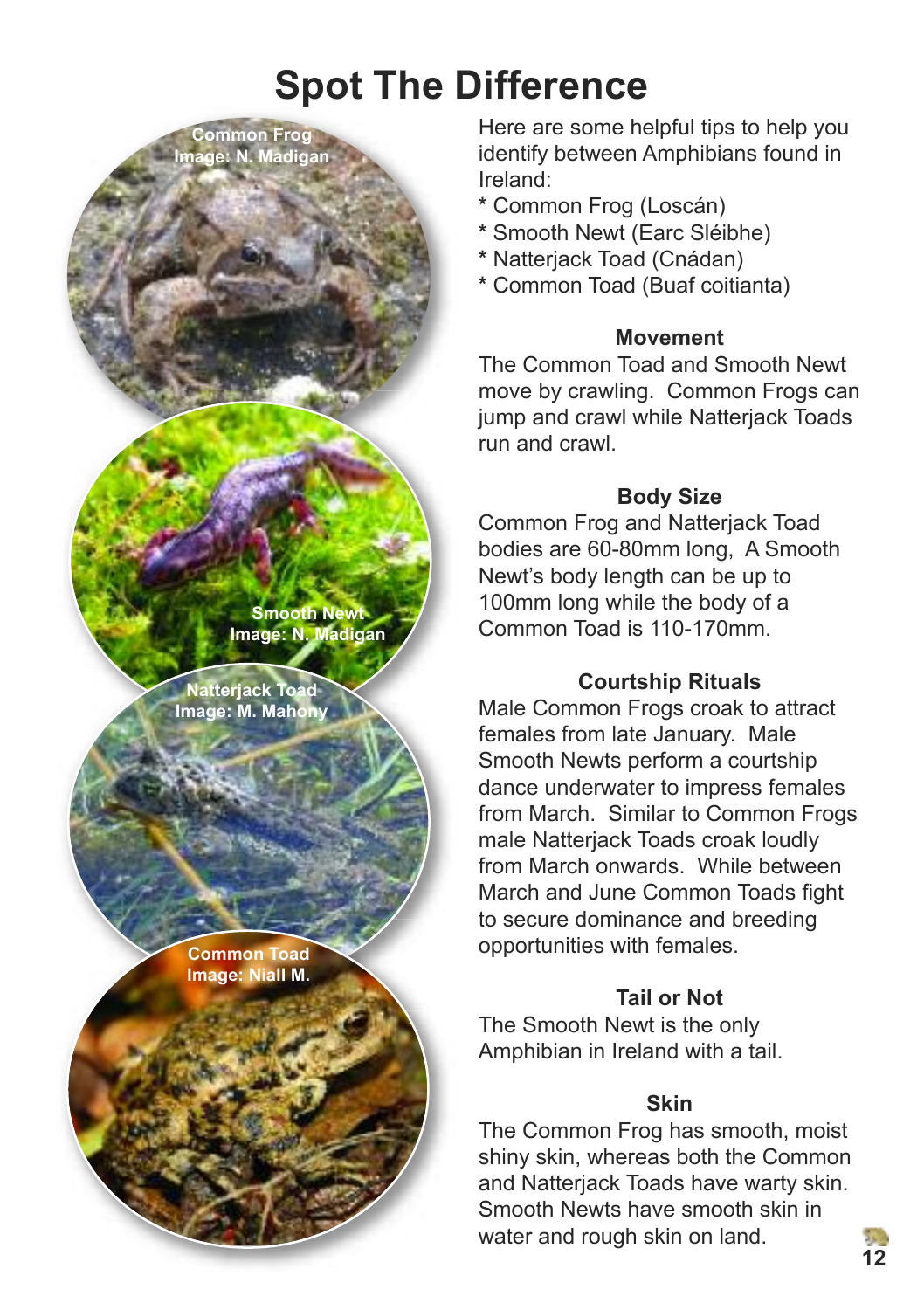## **How to Frog Watch**



Here are 8 tips to help you find and record frogs safely.

- **1** Young people should always go frog watching with a parent or guardian. Make sure you are dressed for the weather. Ponds can be cold and deep so be careful. Don't stand or wade into water. Never splash other people. Cover any cuts or scratches with waterproof plasters. Don't get water, or anything that has been in the water in your mouth. It could make you ill. Take all litter home with you.
- **2** You should start looking for frog spawn from the middle of January onwards. Small tadpoles can be found from the end of February onwards.
- **3** Ponds, pools and stagnant water are the best places to look for frog spawn - but you could find it in streams, bog pools or even in an old bath tub.
- **4** When you find spawn or tadpoles, fill in the frog survey from opposite and post it to IPCC, Lullymore, Rathangan, Co. Kildare R51 V293. Remember to tell us where and when you found the different stages in the life-cycle of

the frog.

- **5** So that we can see how successful different places are for breeding frogs we would like you to re-visit (if possible) the place where you found spawn and tell us if tadpoles develop and what stage they reach. Even if no froglets or tadpoles are seen we would like you to tell us on the survey sheet it will help us to decide which are the best and worst breeding habitats for frogs.
- **6** You can visit and record more than one pond - just make a photocopy of the survey sheet opposite for each site you visit.
- **7** If you want the latest information about the Hop To It Irish Frog Survey please visit **www.ipcc.ie**. You can print off extra survey sheets and access a lot more information about frogs on the web site. You can also submit your frog records online.
- **8** Take Care of Frogs don't move frogs or frog spawn from one pond to another. This can transfer disease. Take care not to disturb the edge of the pond - it's the frog's home.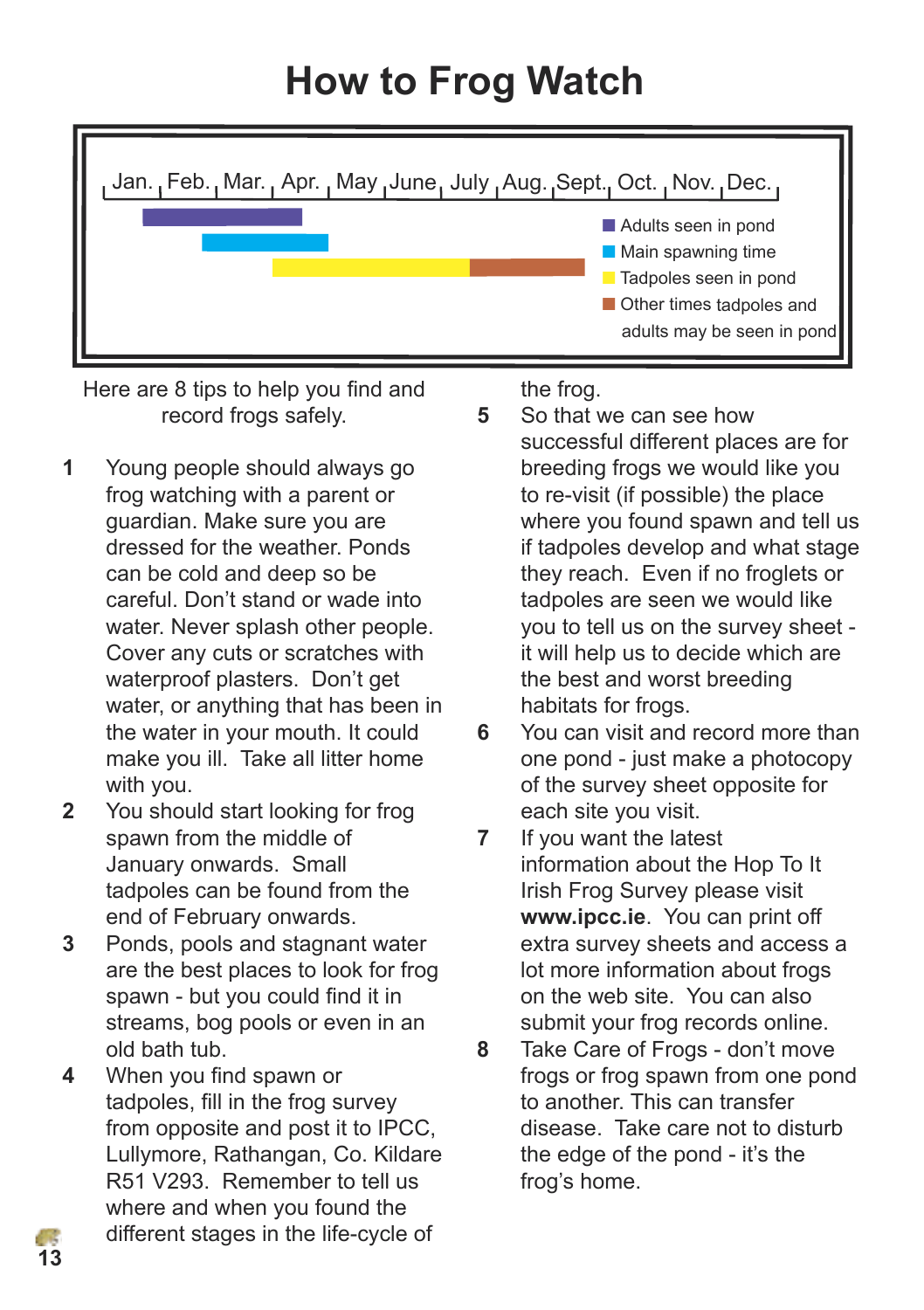## **Hop to It Irish Frog Survey Recording Sheet**

Become a Citizen Scientist. Please tell us where you have seen frogs or any of the stages in the frog's life-cycle for our on-going Hop To It Irish Frog Survey. Please photocopy a new page and complete for every site where you find frogs. Thank you. **Name of Frog Site Location:.................................................................................**

**Nearest Town: ...................................... County: ..................................................**

**Grid Reference for Site: ...............................................** (Can be found on www.biology.ie)

**Location of Frog Site:** ❑ inner city ❑ city suburb ❑ country

**Numbers Seen:** Please record the date and the number of clumps of frog spawn, individual tadpoles, froglets and adult frogs seen using the following codes: **A**: 1 **B**: 2-9 **C**: 10-29 **D**: 30-100 or more

| <b>Frog Life Cycle Stage</b>                                                                                                                                                                                                                                                                                                |                                                                                                           | <b>Date</b> | <b>Number Seen</b>                                                                                                          |
|-----------------------------------------------------------------------------------------------------------------------------------------------------------------------------------------------------------------------------------------------------------------------------------------------------------------------------|-----------------------------------------------------------------------------------------------------------|-------------|-----------------------------------------------------------------------------------------------------------------------------|
| 1 Frog spawn clumps                                                                                                                                                                                                                                                                                                         |                                                                                                           |             |                                                                                                                             |
| 2 Swimming tadpoles                                                                                                                                                                                                                                                                                                         |                                                                                                           |             |                                                                                                                             |
| 3 Tadpoles with back legs                                                                                                                                                                                                                                                                                                   |                                                                                                           |             |                                                                                                                             |
| 4 Froglets with four legs and stumpy tail                                                                                                                                                                                                                                                                                   |                                                                                                           |             |                                                                                                                             |
| 5 Adult Frogs                                                                                                                                                                                                                                                                                                               |                                                                                                           |             |                                                                                                                             |
| <b>Type of Site:</b><br>□ Bog Pool<br>$\Box$ Ditch or Drain (please indicate whether water is $\Box$ still or $\Box$ moving)<br>$\Box$ Stream<br><b>Habitat Surrounding Breeding Site:</b><br>□ Garden/Park □ Woodland/Forest □ Sand Dune<br>□ Farmland/Grassland □ Bog/Heathland □ Lake/Marsh<br><b>Potential Threats:</b> |                                                                                                           |             |                                                                                                                             |
| $\Box$ Predation<br>$\Box$ Habitat drying out<br>$\Box$ Habitat loss                                                                                                                                                                                                                                                        | $\Box$ Pollution<br>$\Box$ Fire (e.g. deliberate burning of bogs)<br>$\Box$ Evidence of disease/infection |             |                                                                                                                             |
| □ Tick if this is the first record you are sending in for this site.                                                                                                                                                                                                                                                        |                                                                                                           |             |                                                                                                                             |
|                                                                                                                                                                                                                                                                                                                             |                                                                                                           |             | $\Box$ Tick if you would like to<br>receive a digital Hop to It<br><b>Citizen Scientist certificate</b><br>of participation |
| Blesse ustrum to IBCC, Lullymous, Bethemann, Co., Kildens BE4 VOOS                                                                                                                                                                                                                                                          |                                                                                                           |             |                                                                                                                             |

**Please return to IPCC, Lullymore, Rathangan, Co. Kildare R51 V293 or submit your record online at www.ipcc.ie**